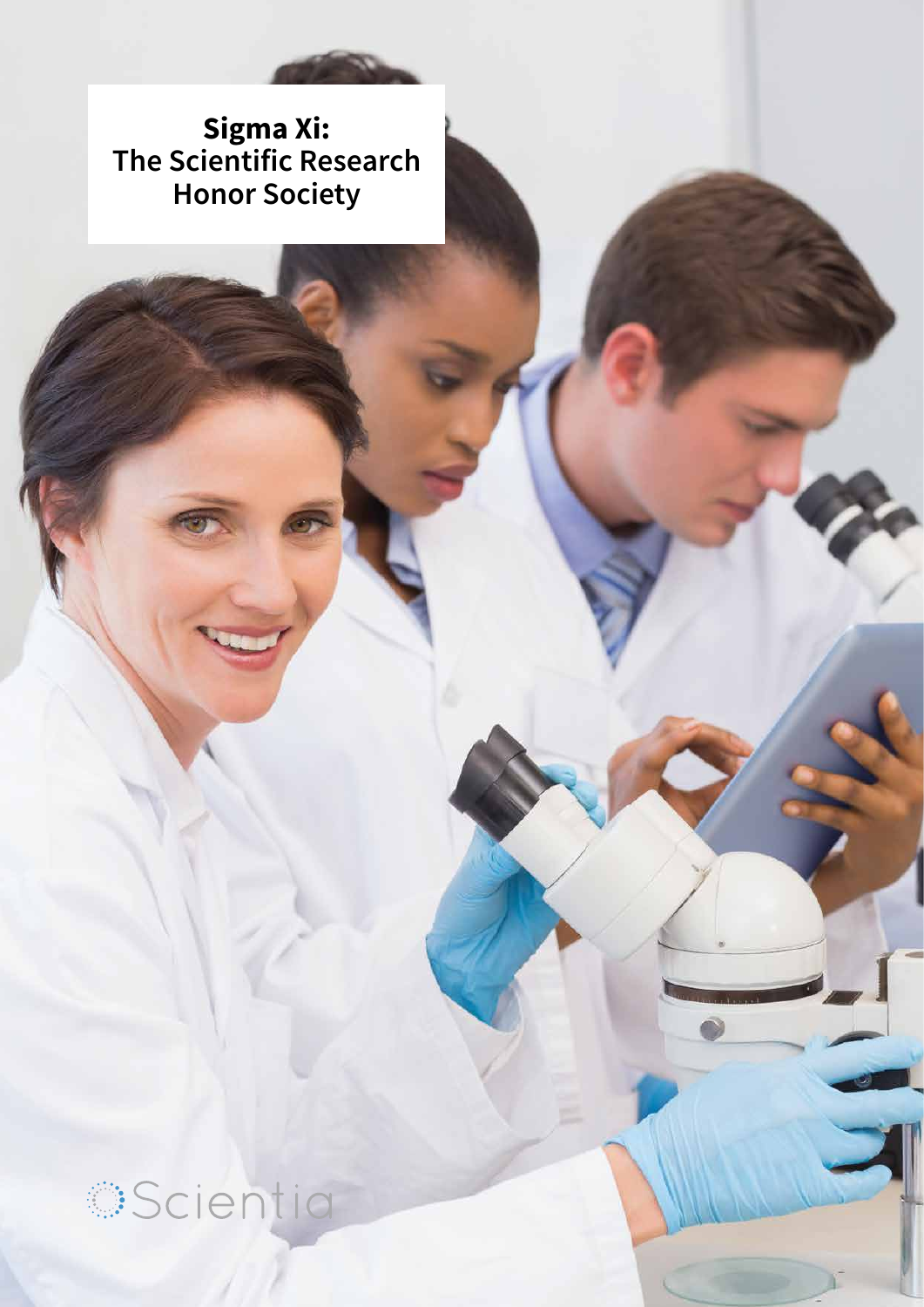# **SIGMA XI: THE SCIENTIFIC RESEARCH HONOR SOCIETY**

Founded in 1886 at Cornell University, **[Sigma Xi](https://www.sigmaxi.org)** is an international community of scientists and engineers dedicated to promoting excellence in research, enhancing public engagement with science, and fostering the next generation of researchers. Here, we have had the pleasure of speaking with John C. Nemeth, PhD, Executive Director and Chief Executive Officer of Sigma Xi, who tells us about the Society's rich history, and the ways that it has been working to encourage scientific integrity, promote science education, and much more.



### **Please start by giving us an introduction to Sigma Xi – tell us a bit about the organisation's rich history.**

For 130 years, Sigma Xi has been the beacon of research, the clarion for scientific integrity, and the standard for quality performance. Our ranks include over 200 Nobel Prize winners. From Albert Einstein to a sophomore from East Plano High school, we encompass the total breadth of scientific research endeavour and the full array of all ages and stages of recognised professional achievement.

Sigma Xi was founded in 1886 at Cornell University by a group of engineering students and a junior faculty member, Frank Van Vleck. From the beginning, the founders emphasised that the new scientific honour society would be broad in its outlook,

devoted to all of science and engineering. Sigma Xi was designed to reward excellence in scientific research and to encourage a sense of companionship and cooperation among scientists in all fields. In selecting a name and motto for the new honour society, the founders chose a combination of Greek letters – Sigma Xi – not being used by any other group.

By 1887, Sigma Xi was holding 'regular meetings for the discussion of scientific subjects', and the following year, the group elected five women to full membership, which both promoted the interests of women and made their research more available to the scientific community. By that time, chapters had been established at Rensselaer Polytechnic Institute, Union College, Stevens Institute of Technology, and Rutgers College, as well as at Cornell.



## **www.sigmaxi.org**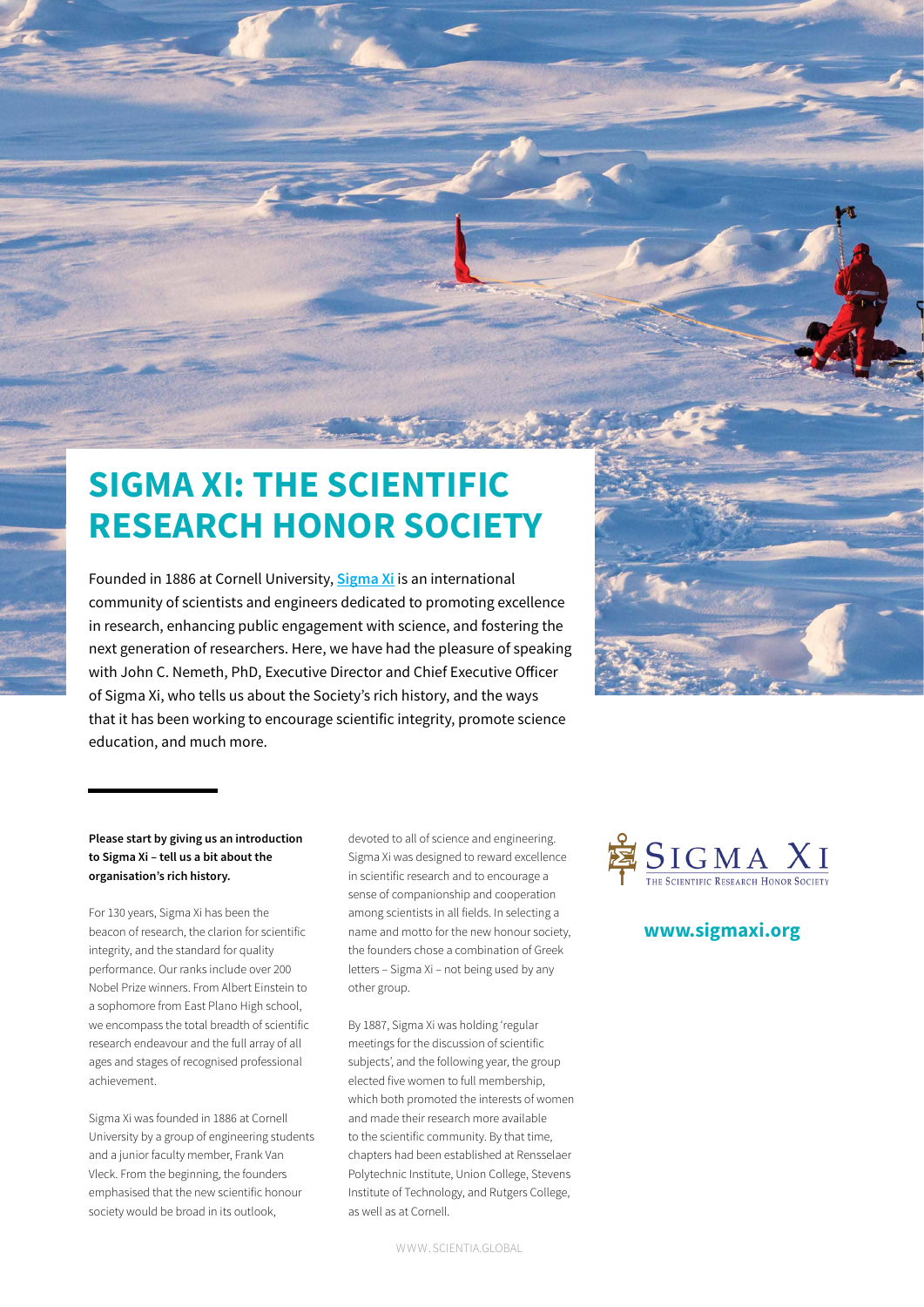**'We are a band of sisters and brothers in membership and chapters doing and promoting research – research that is the tangible foundation for a sustainable future'**



At its quarter-century anniversary in 1911, Sigma Xi had about 2,000 active members in 28 chapters. Two years later, former Sigma Xi president Samuel W. Williston urged the establishment of a 'Quarterly Bulletin', which would, he argued, 'create further interest in the Society and increase its usefulness'. This publication would later become known as *[American Scientist](http://www.americanscientist.org)*, which today is a bimonthly, illustrated magazine that communicates the latest developments in science and technology.

As Sigma Xi grew, it came to play a prominent role in scientific affairs. In 1916, the newly-formed National Research Council asked Sigma Xi's 'cooperation...in organising...research facilities' in preparation for the country's expected entry into World War I, and the Society enthusiastically agreed. By 1927, Sigma Xi had firmly committed itself to a program (which continues today) of awarding small grants to young scientists through th[e Grants-in-Aid of Research Program](https://www.sigmaxi.org/programs/grants-in-aid) to help advance their careers.

Sigma Xi chartered its 100th chapter in 1948, and by 1950, it boasted about 42,000 active members. In 1947, a group of Sigma Xi members formed the Scientific Research Society of America (RESA) to encourage research in government and industrial laboratories, in the same way that Sigma Xi encouraged research in the academic community. In 1974, RESA merged with Sigma Xi, under the name of Sigma Xi, The Scientific Research Society of North America.

Sigma Xi's Centennial in 1986 provided an opportunity to address issues of importance to science and society in the decades ahead. With support from the National Science Foundation, Sigma Xi sought to develop 'A New Agenda for Science', a project that identified seven important areas for ongoing consideration: public understanding of science, science in the policy development process, interdisciplinary research, science education, the international dimension, cooperationnot competition-in science and technology, and ethical issues involving science and technology.

In response, Sigma Xi adopted an expanded mission statement in 1989: to honour scientific accomplishments, to encourage and to enhance the worldwide appreciation and support of original investigation in science and technology, and to foster worldwide a creative and dynamic interaction among science, technology and society.

Today, Sigma Xi has over 100,000 living inductees in over [500](https://www.sigmaxi.org/chapters/join-a-chapter)  [chapters](https://www.sigmaxi.org/chapters/join-a-chapter) in the US, Canada and other countries, including Georgia, Switzerland, Thailand, Lebanon, New Zealand and Australia. Sigma Xi chapters are found wherever scientific research is undertaken in universities, colleges, industrial research facilities and government laboratories.

Sigma Xi's mission is very simple. Sigma Xi encourages, actively promotes, and directly supports performance of research at the highest degree of integrity and quality. Sigma Xi, the largest research honour society in the world, that is our inducted membership, is dedicated to enhancing and protecting the science and engineering research enterprise in all its facets. To reflect our true nature, we added 'Honor' to the name in 2016.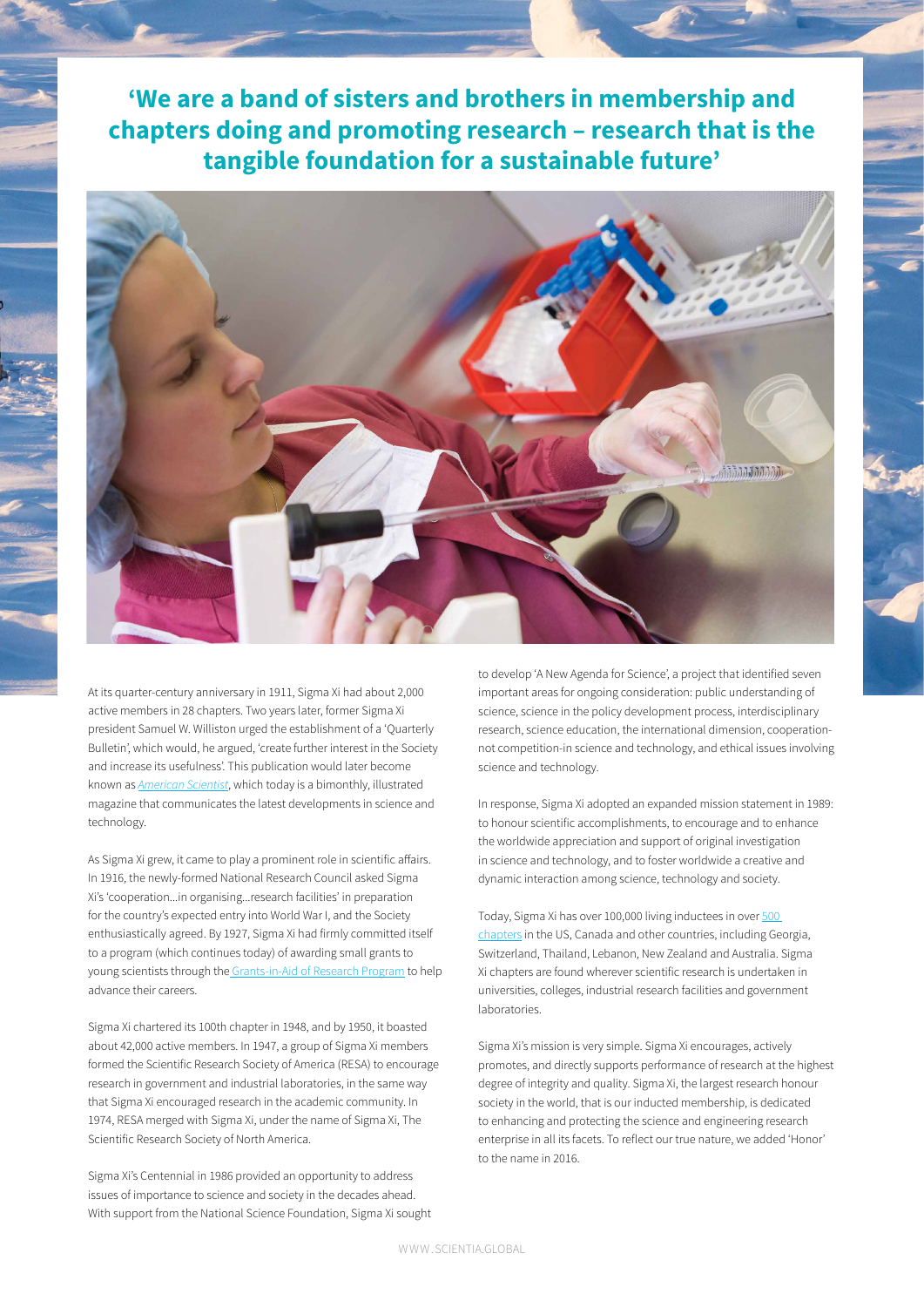

**You have had quite a varied career working as an environmental consultant, and more recently as the vice president of Oak Ridge Associated Universities. What motivated you to join Sigma Xi as the Executive Director?** 

Through the various stops along the way, one constant has been paying my annual Sigma Xi dues. I was first in my family to even attend college, much less achieve the PhD, thus upon my 1969 induction to Sigma Xi at NC State University, the honour was strong, strong enough to last a career, for the pride and aura of zealous companionship has never left. Real scientists had invited me into their ranks! The meaning to me, even as an unproven researcher, was that I was now considered by others to be a scientist! At that point, I launched a very successful and rewarding career in environmental consulting, and came home to education and research for the longest segment of my career on the faculty at The Georgia Institute of Technology, appointed in three schools and as a Laboratory Director in GTRI. Just as background, before graduate school beckoned, I taught high school biology and chemistry, and coached American football and track. After 'retiring' from Georgia Tech in 1998, I became VP in charge of the country's largest science-based consortium of research universities – Oak Ridge Associated Universities, 'retiring' yet again in 2009.

Fast forwarding to October of 2015, I was asked to come out of retirement to assume the position of Executive Director and CEO for 6 to 9 months, and I agreed. The Society, like many such organisations, was experiencing some membership slippage and related issues. While happily working on a set of challenges and seeking a new permanent CEO, I was asked to remain for another year through to June 2017. Now, after a really enjoyable and hopefully productive tenure, I'm seeking to replace myself and retire once more. We have accomplished much and set a good heading into the future, and, naturally, I will involve myself in some way.

So, why? I love Sigma Xi, The Scientific Research Honor Society. Everything about it from the initial honour of having thousands of outstanding *Companions in Zealous Research*, to my current position, the Society feeds my passion for serving the creativity and innovation that is research.

## **Considering that the US is a world-leader in scientific research, why do you think scientific literacy amongst Americans is so low? Please tell us how Sigma Xi is striving to improve this situation.**

Wow, if I knew this answer I would be an even busier person. A friend contends that the literacy deficit, period, is a shrunken attention span due to 'gadget communication'. Certainly, a changing way of life factors in, but there is more, and if it is true that busy thumbs have resulted in a decline in teenage drug use, why can't they be learning something with those digits? I suspect that our people have a lifestyle that detracts from day to day realities until that point in life when responsibility actually sinks in. I know this was the case for me. Having a baby on the way got all of my attention, and, thankfully for me, the truly great thing about our educational system, with all its flaws, fits, and starts, is that it allows comebacks – it offers laggards another chance.

As a scientist and an ordinary consumer of 'the news', I am suspicious of shallow analyses, ill-conceived premises, or just plain bogus statistical analyses and arm-chair sensationalism. All this normal confusion is compounded by the embarrassing failure of the pollsters, the undermining of educational content and pedagogy by legislators and other uninformed or special interest groups, and the advent of the astounding fake news phenomenon – in sum make for an altogether dangerous brew. You see, besides all the evidence that engenders my suspicions, I was once an 18-year old jokester that answered 'yes' on a personality test about whether someone was following me. Serious and personal calculation – thinking things through – and analysis without group-thinking is probably the best way forward for us all. That takes personal introspection and work. The broad-brush proclamations about the poor quality of our total educational enterprise and its products or our scientific literacy are not necessarily to be trusted out of hand… I'm just saying, sort of like Yogi Berra, a famous baseball player, who once held that, 'if you look around, you can see a lot'.

So, contrived man-on-the street interviews about science can be fun, but maybe not so informative, certainly not controlled experiments that produce truly evidence-based information. Unsubstantiated feelings, all forms of prejudice, and stereotypical characterisations are damaging, not fun. For now, I judge, as does the rest of the world, that the level of technological skill, innovation, and creativity in the United States competes very nicely anywhere. So, while we still may lag in many ways at some stages of an individual's scientific development, and it is true that opportunity, inclusivity and fairness are meted out unevenly, I see that individuals are not left out entirely nor are they tested out at early age as in many other cultures. A large proportion of our children and adults have a chance to catch up, to work hard, and to succeed. I see that through it all, we produce really worldclass scientists, engineers, technologists, and mathematicians and that this cadre still represents the global gold standard. The thing is we need more gold, and the world must have an uninterrupted flow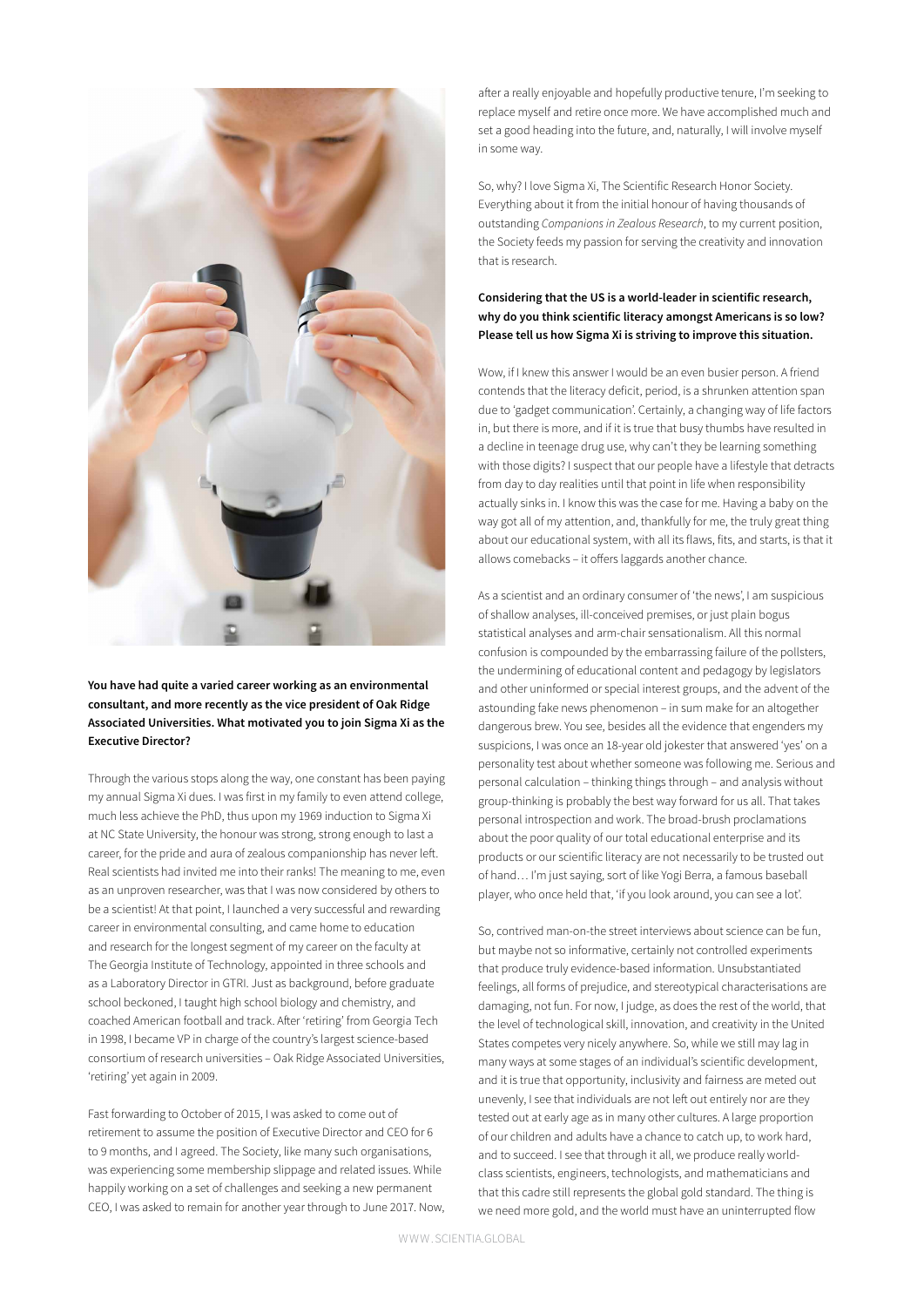of investment and communication past obstacles confronting us in so many places and in so many ways.

The prism through which I see our young and aspiring scientists and engineers is at conferences and poster sessions at science fairs. These young people are terrific. And so, I infer that their peers, passionate about other areas, are similarly improved over my pals that chose other paths in life. In sum, I don't buy the whole pie that the scientific literacy of our people, young to old, is all that low. I do agree that it can be much better. If it is low, the reason might be most attributable to people so often uninformed about educational process, who control educational content and investment. This does not generally include teachers. My friend Norm Augustine, Sigma Xi's inaugural Gold Key awardee in 2016, and his panel on this subject a few years back did a wonderful job of defining and then recommending the path forward for STEM education. The Nation has failed to follow that advice and institute a national, broad-based, consistent, well-funded, or sustainable STEM education movement. Inadequate science literacy and spurious notions like opposition to vaccination or claims that man rode around on dinosaurs and other equally spurious ideas come from widely and sometimes surprising sources, but my community of science deserves special criticism for not speaking out more often and for not being more visible to the larger society.

Many people would say that the most visible way Sigma Xi improves the public understanding of science is through the publication of *American Scientist* – the finest science magazine in the world, I might add. Even so, Sigma Xi is a memberbased organisation. The good ideas and the energy and the promotion of research is member driven through the activities of our 500+ chapters. With the support from headquarters, chapter-based initiatives achieve public understanding of science through promoting Grant In Aid Research, STEM education, Science Cafés, our KeyedIn Blog, [distinguished lecturers,](https://www.sigmaxi.org/programs/lectureships) our newsletter, ScienceDebate.org, the Coalition for Human Rights, [Sigma Xi Speaks,](https://www.sigmaxi.org/news/keyed-in/-in-tags/tags/Sigma-Xi-Speaks) student research showcases, and much more in our [value](https://www.sigmaxi.org/news/keyed-in/-in-tags/tags/Sigma-Xi-Speaks)  [proposition.](https://www.sigmaxi.org/news/keyed-in/-in-tags/tags/Sigma-Xi-Speaks) Finally, we work hand-in-glove with sister organisations to present the clearest state of the art information available across all of scientific research.

**Explain how Sigma Xi works to prepare scientists to communicate their research more clearly and effectively. What are the major benefits that this initiative is likely to bring?**

I would say that we accomplish much of this part of our value proposition for members and contribution to research overall through:

- organising science cafes to provide a forum for engaging the public and for gaining experience with public speaking.
- offering communication workshops during the annual meeting designed to educate members about the latest tools and techniques for communicating science. In recent years, we have focused on the use of social media for engaging public audiences. We are planning a major expansion of this sort of professional development programming.
- regularly publishing articles in *American Scientist* that explain best practices for communicating science. We recently launched Science Communication, a column dedicated to effective dissemination of research.
- providing communication support services through a new [Research Communication Initiative](https://www.sigmaxi.org/programs/research-communications-initiative) that give scientists access to editorial and graphic design assistance that transforms very dense, sometimes difficult subject matter into much more easily understood and enjoyable content . We also provide platforms, including Sigma Xi's publications, social media, and newsletters, for disseminating research to a broad audience.

The major benefit...a communication-savvy population of science researchers and educators properly armed to present a robust voice for science.

## **Does the Society also encourage scientists to act as advocates for public policy in support of science?**

It is fair to say that our whole organisation is dedicated to the promotion and protection of the research enterprise through totally apolitical and nonpartisan means. As a 501c3, we do not, cannot lobby specific legislation. In recent times, we have not as a whole been very active in the public limelight, preferring to hold meetings on important issues, write reports and conduct symposia, support distinguished lectures, and so on. All wonderfully useful pursuits; however, it is our duty and stated mission to promote and assure the highest possible ethical behaviour in research and to attain the highest possible quality research results; all conveyed in a full-throated voice.

Recently, I have sought to actively partner with like-minded organisations, such as AAAS, Research!America, and AAU, helping add the backing of our 110,000 inducted members to issues of importance to research.

We have continued the traditional effort of assisting new administrations in finding the highest quality individuals for appointments to research positions in government, many of which remain unfilled, as well as providing fact-based information to decision-makers. However, rising concerns over such issues as the CURES initiative, rights for Turkish scientists and now our own researchers, including travel restrictions, a dumbfounding erosion of public trust in science, and declining research investment have wakened us and have mobilised Sigma Xi to increased and visible action.

On January 26, 2017, Sigma Xi sent a letter of concern to the White House over federal communications restrictions. The letter urged the Administration to move quickly to enable the rapid dissemination of information to the public. Then, on February 1, 2017, we issued a statement on the Presidential Executive Orders Establishing Temporary Travel Bans. The statement expressed our fervent desire that the President rescind the order and restore America's role as a trusted leader and partner to the rest of the world. This matter and others continue to be disquieting.

We released the following statement in part from Sigma Xi, The Scientific Research Honor Society on March 17, 2017.

*Executive Director and CEO John Nemeth released comments on President Trump's Budget Proposal – President Trump has released his budget proposal for fiscal year 2018. If adopted by Congress, this financial*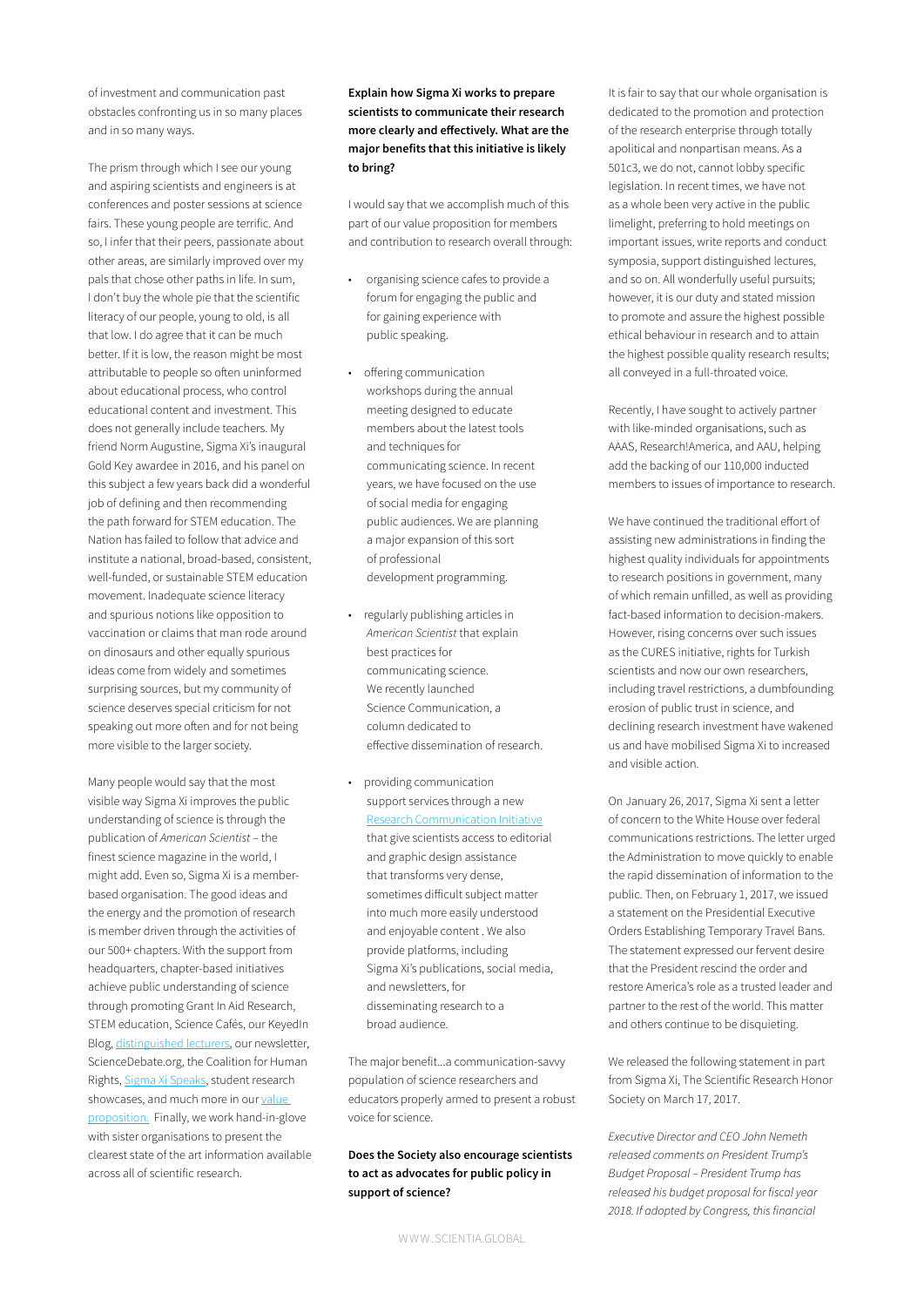**'Sigma Xi was designed to reward excellence in scientific research and to encourage a sense of companionship and cooperation among scientists in all fields'**



*blueprint would do harm to the American scientific enterprise, abruptly and dangerously curtail progress in scientific research and choke off the productivity needed for economic growth and technological leadership. The ability of the United States to effectively and efficiently protect its citizens from disease and disability, external threats, economic stagnation, and natural and man-made disasters depends on a robust scientific community.* 

*See more at: [https://www.sigmaxi.org/news/article/2017/03/18/](https://www.sigmaxi.org/news/article/2017/03/18/statement-from-sigma-xi-the-scientific-research-honor-society-executive-director-and-ceo-john-nemeth-on-president-trump%27s-budget-proposal%252523sthash.h2mdOkFK.dpuf) [statement-from-sigma-xi-the-scientific-research-honor-society](https://www.sigmaxi.org/news/article/2017/03/18/statement-from-sigma-xi-the-scientific-research-honor-society-executive-director-and-ceo-john-nemeth-on-president-trump%27s-budget-proposal%252523sthash.h2mdOkFK.dpuf)[executive-director-and-ceo-john-nemeth-on-president-trump's-budget](https://www.sigmaxi.org/news/article/2017/03/18/statement-from-sigma-xi-the-scientific-research-honor-society-executive-director-and-ceo-john-nemeth-on-president-trump%27s-budget-proposal%252523sthash.h2mdOkFK.dpuf)[proposal#sthash.h2mdOkFK.dpuf](https://www.sigmaxi.org/news/article/2017/03/18/statement-from-sigma-xi-the-scientific-research-honor-society-executive-director-and-ceo-john-nemeth-on-president-trump%27s-budget-proposal%252523sthash.h2mdOkFK.dpuf)*

In the days to come and foreseeable future, Sigma Xi will continue to weigh in on all science research issues that impact the welfare and growth of the human condition. Look for them.

Now, for me, one of the most exciting and heartening events since the first Earth Day is in the offing – the March for Science. Sigma Xi was the first scientific organisation to step up and partner with the march organisers. We have assisted in every way we are able to help these wonderful young people carry a positive, nonpartisan and apolitical torch that illuminates a positive, passionate message of support for science, one that is against no one or anything. We are working fervently to match as many of our Chapters as possible with the organisers of satellite marches across the country. To my unending pride and appreciation, the Board of Directors of Sigma Xi offered to fiscally sponsor satellite marches through the use of our 501(c) 3 status. To date, New York City, Chicago, Columbus, OH, San Diego, and San Francisco are taking advantage of this service. Many Chapters are working in their communities to lines up buses to attend the marches in DC and other cities. We are sending a bus from our headquarters.

**How prevalent do you believe scientific misconduct is in the research community today? By what means does Sigma Xi encourage scientific integrity?**

First, let me rely on a forbearer:

*'The honour in being elected to Sigma Xi is inextricably coupled with responsibility, to use the knowledge that you have to better the lot of humanity. And this is the hallmark of Sigma Xi in the 21st Century.' – Thomas F. Malone, Sigma Xi President 1988–1989.*

Charlatans exist in every aspect of human endeavour. Ethical behaviour and the highest standards of research are not just a part of our vision and mission statements. These core principles are life blood to Sigma Xi. These tenets are what we swear to when inducted. Through career training and across all we do, scientific integrity is at the forefront. As an example, Sigma Xi recently started, through *OpenStax*, contributing an ethics and integrity sidebar in each chapter of scientific textbooks. We will be doing more of that in the future, most notably in Advanced Placement texts for high schoolers.

Since its founding in 1886, Sigma Xi has emphasised that integrity is vital to science. But for busy researchers, ethical practices are often taken for granted until something bad happens – perhaps a resignation, a retraction, or an authorship dispute. But, the research enterprise armed with peer-review does identify, correct, and enforce accountability upon those that fall from the responsibility tree.

As an honour society, Sigma Xi aims to foster the highest professionalism among its members. This means cultivating a keen awareness of ethical issues and a proactive approach to research integrity as it applies to each stage of the research process.